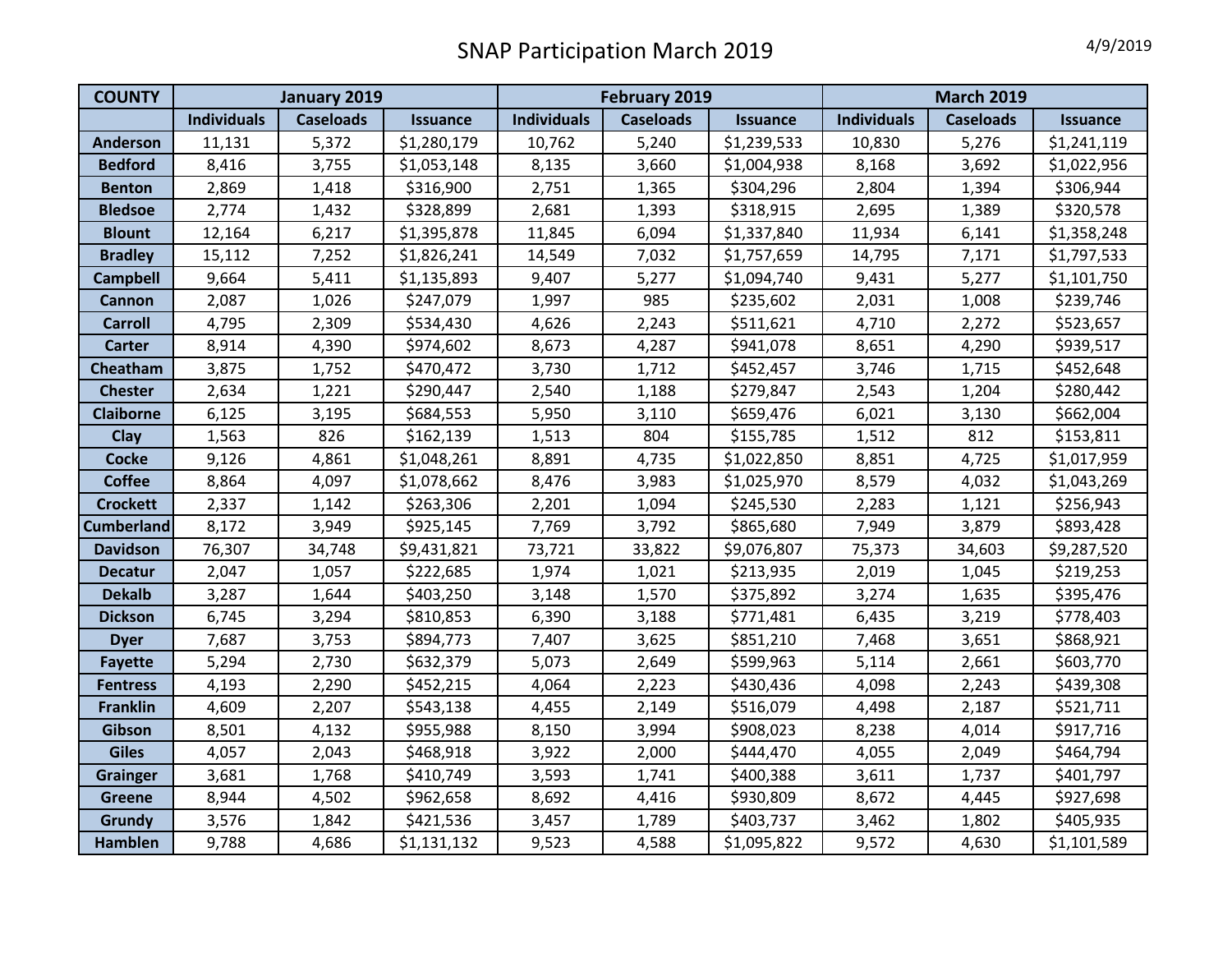|                   | January 2019       |                  |                 | February 2019      |                  |                 | <b>March 2019</b>  |                  |                 |
|-------------------|--------------------|------------------|-----------------|--------------------|------------------|-----------------|--------------------|------------------|-----------------|
| <b>COUNTY</b>     | <b>Individuals</b> | <b>Caseloads</b> | <b>Issuance</b> | <b>Individuals</b> | <b>Caseloads</b> | <b>Issuance</b> | <b>Individuals</b> | <b>Caseloads</b> | <b>Issuance</b> |
| <b>Hamilton</b>   | 45,530             | 22,637           | \$5,664,525     | 43,949             | 21,991           | \$5,429,172     | 44,596             | 22,304           | \$5,541,335     |
| <b>Hancock</b>    | 2,315              | 1,225            | \$255,302       | 2,276              | 1,206            | \$249,187       | 2,306              | 1,222            | \$253,290       |
| <b>Hardeman</b>   | 4,844              | 2,564            | \$560,031       | 4,639              | 2,465            | \$538,590       | 4,698              | 2,488            | \$540,099       |
| <b>Hardin</b>     | 4,970              | 2,597            | \$550,828       | 4,809              | 2,546            | \$529,415       | 4,876              | 2,566            | \$539,085       |
| <b>Hawkins</b>    | 9,611              | 4,662            | \$1,063,896     | 9,287              | 4,552            | \$1,023,017     | 9,363              | 4,570            | \$1,029,192     |
| Haywood           | 4,433              | 2,391            | \$515,541       | 4,250              | 2,316            | \$491,145       | 4,324              | 2,338            | \$503,953       |
| Henderson         | 5,159              | 2,563            | \$563,483       | 4,984              | 2,506            | \$537,711       | 4,964              | 2,505            | \$536,505       |
| <b>Henry</b>      | 5,779              | 2,841            | \$667,798       | 5,514              | 2,739            | \$634,448       | 5,598              | 2,792            | \$648,576       |
| <b>Hickman</b>    | 3,927              | 1,843            | \$455,042       | 3,762              | 1,780            | \$427,062       | 3,830              | 1,812            | \$435,630       |
| <b>Houston</b>    | 1,343              | 626              | \$153,123       | 1,280              | 605              | \$142,009       | 1,349              | 632              | \$150,342       |
| <b>Humphreys</b>  | 2,565              | 1,193            | \$296,111       | 2,431              | 1,156            | \$277,608       | 2,426              | 1,148            | \$277,435       |
| <b>Jackson</b>    | 2,046              | 1,079            | \$229,442       | 1,997              | 1,060            | \$221,668       | 2,041              | 1,072            | \$226,033       |
| <b>Jefferson</b>  | 7,054              | 3,432            | \$778,823       | 6,852              | 3,344            | \$752,665       | 6,851              | 3,348            | \$755,555       |
| Johnson           | 3,316              | 1,782            | \$358,694       | 3,308              | 1,773            | \$354,038       | 3,309              | 1,786            | \$356,195       |
| <b>Knox</b>       | 48,324             | 24,316           | \$5,727,586     | 46,644             | 23,653           | \$5,494,669     | 47,647             | 24,155           | \$5,648,563     |
| Lake              | 1,919              | 1,046            | \$226,577       | 1,853              | 1,017            | \$218,410       | 1,836              | 1,017            | \$215,698       |
| Lauderdale        | 6,138              | 3,106            | \$736,344       | 5,917              | 3,009            | \$700,612       | 5,931              | 3,013            | \$704,929       |
| Lawrence          | 6,278              | 2,995            | \$692,034       | 6,031              | 2,919            | \$665,611       | 6,130              | 2,957            | \$687,018       |
| <b>Lewis</b>      | 1,910              | 989              | \$211,922       | 1,899              | 986              | \$209,349       | 1,881              | 979              | \$208,449       |
| Lincoln           | 4,942              | 2,283            | \$563,580       | 4,774              | 2,218            | \$544,997       | 4,804              | 2,228            | \$546,760       |
| Loudon            | 4,591              | 2,208            | \$528,312       | 4,430              | 2,150            | \$502,239       | 4,489              | 2,176            | \$514,921       |
| <b>Macon</b>      | 4,682              | 2,174            | \$545,937       | 4,491              | 2,105            | \$523,201       | 4,587              | 2,139            | \$542,339       |
| <b>Madison</b>    | 16,342             | 7,981            | \$1,912,428     | 15,587             | 7,696            | \$1,818,298     | 15,898             | 7,846            | \$1,863,731     |
| <b>Marion</b>     | 5,128              | 2,502            | \$616,097       | 5,005              | 2,449            | \$596,451       | 4,986              | 2,454            | \$596,946       |
| <b>Marshall</b>   | 3,932              | 1,830            | \$450,473       | 3,786              | 1,774            | \$435,955       | 3,750              | 1,753            | \$437,455       |
| <b>Maury</b>      | 9,859              | 4,713            | \$1,181,361     | 9,505              | 4,579            | \$1,140,555     | 9,621              | 4,624            | \$1,150,500     |
| <b>Meigs</b>      | 2,261              | 1,109            | \$265,138       | 2,200              | 1,088            | \$257,327       | 2,180              | 1,092            | \$252,672       |
| <b>Monroe</b>     | 7,346              | 3,588            | \$823,208       | 7,217              | 3,538            | \$806,345       | 7,149              | 3,513            | \$801,994       |
| <b>Montgomery</b> | 23,097             | 10,050           | \$2,804,647     | 21,811             | 9,595            | \$2,633,670     | 22,426             | 9,883            | \$2,716,797     |
| <b>Moore</b>      | 558                | 244              | \$62,238        | 528                | 232              | \$58,488        | 524                | 231              | \$56,757        |
| <b>Morgan</b>     | 3,543              | 1,755            | \$385,630       | 3,380              | 1,686            | \$359,812       | 3,386              | 1,692            | \$363,803       |
| <b>McMinn</b>     | 8,444              | 4,017            | \$994,274       | 8,103              | 3,867            | \$943,912       | 8,192              | 3,916            | \$957,090       |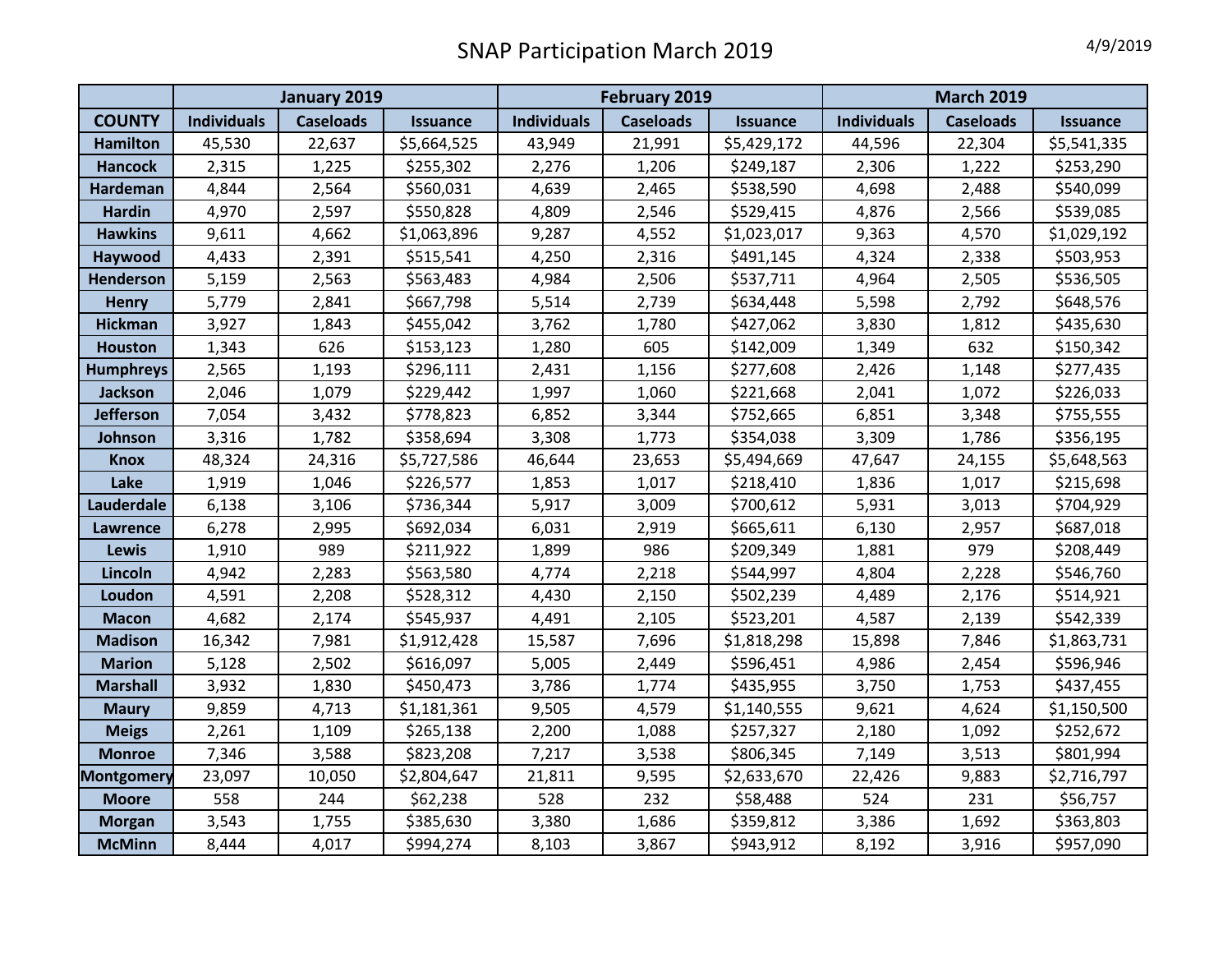| <b>COUNTY</b>     | January 2019       |                  |                 | February 2019      |                  |                 | <b>March 2019</b>  |                  |                 |
|-------------------|--------------------|------------------|-----------------|--------------------|------------------|-----------------|--------------------|------------------|-----------------|
|                   | <b>Individuals</b> | <b>Caseloads</b> | <b>Issuance</b> | <b>Individuals</b> | <b>Caseloads</b> | <b>Issuance</b> | <b>Individuals</b> | <b>Caseloads</b> | <b>Issuance</b> |
| <b>McNairy</b>    | 4,810              | 2,575            | \$530,586       | 4,594              | 2,484            | \$501,824       | 4,641              | 2,501            | \$511,243       |
| <b>Obion</b>      | 5,551              | 2,744            | \$638,817       | 5,303              | 2,634            | \$607,877       | 5,352              | 2,661            | \$613,315       |
| <b>Overton</b>    | 3,262              | 1,661            | \$351,010       | 3,179              | 1,635            | \$336,807       | 3,201              | 1,648            | \$337,966       |
| <b>Perry</b>      | 1,396              | 699              | \$161,481       | 1,367              | 691              | \$158,187       | 1,374              | 687              | \$162,062       |
| <b>Pickett</b>    | 826                | 427              | \$86,516        | 789                | 416              | \$81,402        | 813                | 421              | \$83,644        |
| Polk              | 2,638              | 1,248            | \$299,653       | 2,490              | 1,201            | \$279,969       | 2,539              | 1,217            | \$283,758       |
| Putnam            | 10,348             | 5,114            | \$1,212,494     | 9,933              | 4,958            | \$1,155,032     | 10,167             | 5,072            | \$1,205,661     |
| Rhea              | 6,410              | 3,072            | \$752,957       | 6,283              | 3,033            | \$738,031       | 6,243              | 3,023            | \$733,255       |
| Roane             | 7,399              | 3,610            | \$851,419       | 7,027              | 3,473            | \$803,492       | 7,223              | 3,564            | \$832,873       |
| Robertson         | 7,829              | 3,617            | \$978,063       | 7,478              | 3,461            | \$923,262       | 7,542              | 3,525            | \$933,810       |
| <b>Rutherford</b> | 26,094             | 11,330           | \$3,233,152     | 24,892             | 10,834           | \$3,037,537     | 25,329             | 11,087           | \$3,130,869     |
| <b>Scott</b>      | 6,016              | 3,107            | \$673,261       | 5,792              | 3,016            | \$642,228       | 5,840              | 3,033            | \$647,007       |
| Sequatchie        | 2,897              | 1,423            | \$347,381       | 2,841              | 1,395            | \$338,385       | 2,878              | 1,417            | \$343,516       |
| <b>Sevier</b>     | 9,889              | 4,612            | \$1,083,638     | 9,568              | 4,494            | \$1,048,002     | 9,740              | 4,579            | \$1,072,419     |
| <b>Shelby</b>     | 198,840            | 91,114           | \$25,814,318    | 193,170            | 88,866           | \$24,868,811    | 195,847            | 90,253           | \$25,238,849    |
| Smith             | 2,718              | 1,277            | \$318,069       | 2,583              | 1,235            | \$302,885       | 2,654              | 1,249            | \$312,191       |
| <b>Stewart</b>    | 1,800              | 805              | \$196,616       | 1,703              | 771              | \$182,417       | 1,757              | 791              | \$191,971       |
| <b>Sullivan</b>   | 22,271             | 10,983           | \$2,505,873     | 21,553             | 10,761           | \$2,411,161     | 21,832             | 10,892           | \$2,467,192     |
| <b>Sumner</b>     | 14,951             | 6,771            | \$1,815,895     | 14,148             | 6,477            | \$1,696,519     | 14,685             | 6,667            | \$1,784,201     |
| <b>Tipton</b>     | 9,049              | 4,281            | \$1,097,852     | 8,636              | 4,125            | \$1,041,523     | 8,861              | 4,224            | \$1,068,502     |
| <b>Trousdale</b>  | 1,302              | 662              | \$156,172       | 1,256              | 644              | \$150,010       | 1,277              | 656              | \$154,725       |
| <b>Unicoi</b>     | 2,853              | 1,464            | \$303,942       | 2,833              | 1,455            | \$298,584       | 2,825              | 1,456            | \$302,525       |
| <b>Union</b>      | 3,917              | 1,779            | \$429,652       | 3,832              | 1,744            | \$415,925       | 3,838              | 1,765            | \$417,477       |
| <b>Van Buren</b>  | 980                | 479              | \$103,543       | 948                | 461              | \$98,550        | 948                | 469              | \$103,796       |
| <b>Warren</b>     | 7,390              | 3,530            | \$870,526       | 7,095              | 3,401            | \$825,197       | 7,244              | 3,472            | \$849,004       |
| Washington        | 15,264             | 7,927            | \$1,767,244     | 14,744             | 7,717            | \$1,701,413     | 14,983             | 7,843            | \$1,740,059     |
| <b>Wayne</b>      | 2,318              | 1,228            | \$258,112       | 2,237              | 1,193            | \$244,521       | 2,237              | 1,202            | \$245,236       |
| <b>Weakley</b>    | 5,039              | 2,571            | \$560,552       | 4,746              | 2,436            | \$517,626       | 4,837              | 2,473            | \$539,449       |
| White             | 4,386              | 2,097            | \$491,952       | 4,244              | 2,047            | \$471,693       | 4,368              | 2,090            | \$484,925       |
| Williamson        | 4,216              | 1,935            | \$494,880       | 3,918              | 1,840            | \$455,721       | 4,076              | 1,906            | \$477,296       |
| <b>Wilson</b>     | 9,847              | 4,647            | \$1,224,379     | 9,288              | 4,418            | \$1,148,973     | 9,459              | 4,498            | \$1,179,278     |